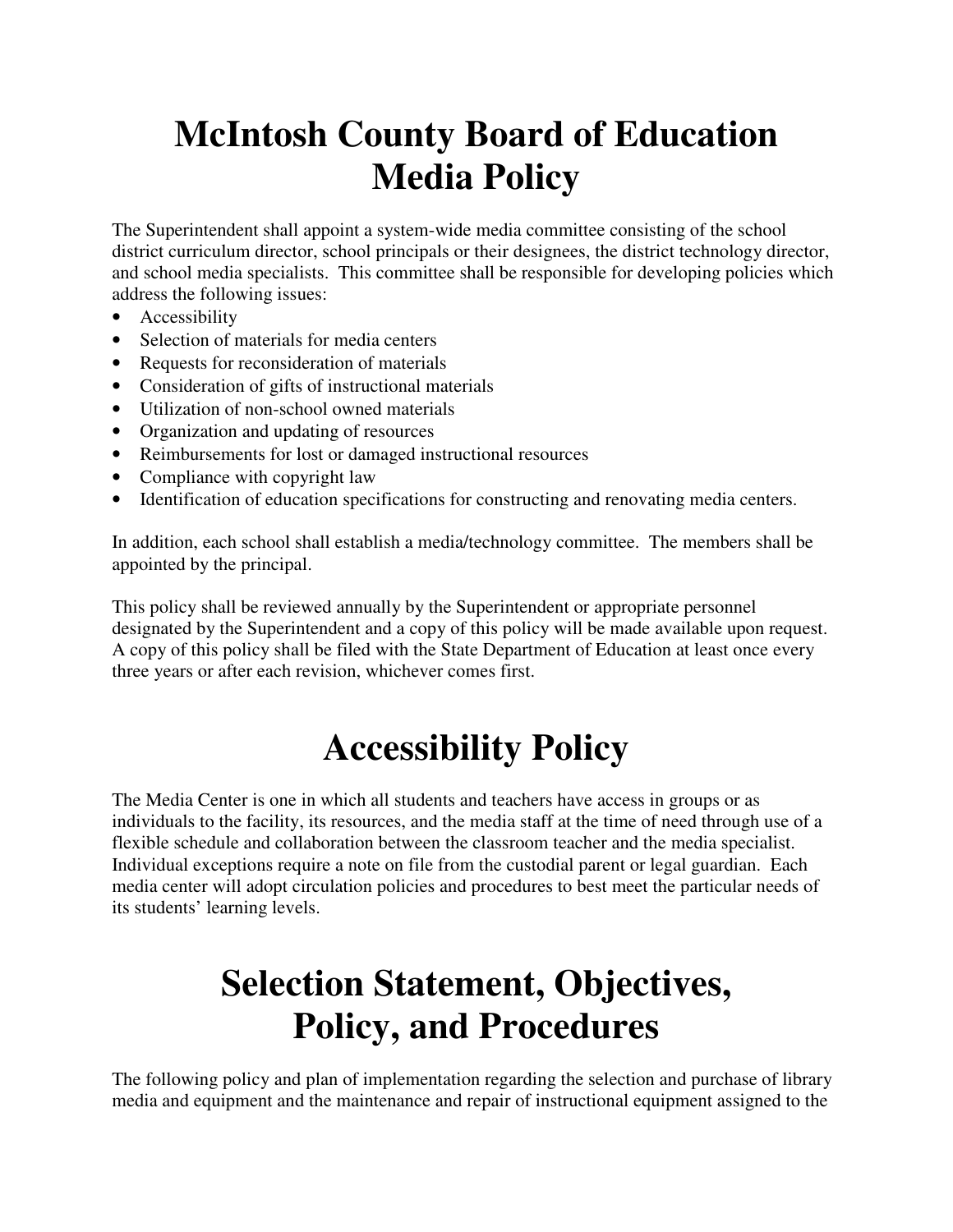media center provide a framework within which professionally trained personnel may function in choosing and utilizing the most appropriate instructional media and equipment to achieve each school's educational objectives. The policy and plan of implementation also serve as documents that can be presented to patrons and staff for their further understanding of the purposes and standards which guide the selection of the various types of media and equipment. The purpose of the establishment of this selection policy is to help achieve appropriate assignment of selection responsibility, quality selection, and to guard against unwarranted censorship of materials.

# **Selection Objectives**

For the School District:

• Instructional materials are selected by the school district to implement, enrich, and support the educational program for the student. Materials must serve both the breadth of the curriculum and the needs and interests of individual students. The district is obligated to provide for a wide range of abilities and to respect the diversity of many differing points of view. To this end, principles must be placed above personal opinion and reason above prejudice in the selection of materials of the highest quality and appropriateness.

For the Library Media Center:

- The main objective of our selection procedure is to provide students with a wide range of educational materials on all levels of difficulty and in a variety of formats, with diversity of appeal, allowing for the presentation of many different points of view.
- The objective of the media center is to make available to faculty and students a collection of materials that will enrich and support the curriculum and meet the needs of the students and faculty served.

#### **Selection Policy**

- 1. The Media Specialist is responsible for selection of media materials to be purchased with media funds and included in the collection, including print, non-print, and equipment.
- 2. Media materials do not include items specific to classroom instruction (i.e. textbooks, workbooks, non-circulated instructional equipment, etc.).
- 3. Media needed for new courses, programs, and/or expanded activities will be given first consideration and priority. Additions and replacement of damaged or lost items needed to make existing collections usable and productive will also be given priority.
- 4. The inclusion of particular words, phrases, and sentences should not prevent purchase provided the work represents a major contribution to the subject field and is within the ability of the majority of students to handle. How widely a controversial material will be circulated will be decided by the Media Committee.
- 5. Materials concerning human growth and development and sex will be selected carefully on the basis of scientific accuracy, dignity of presentation, and age appropriateness. The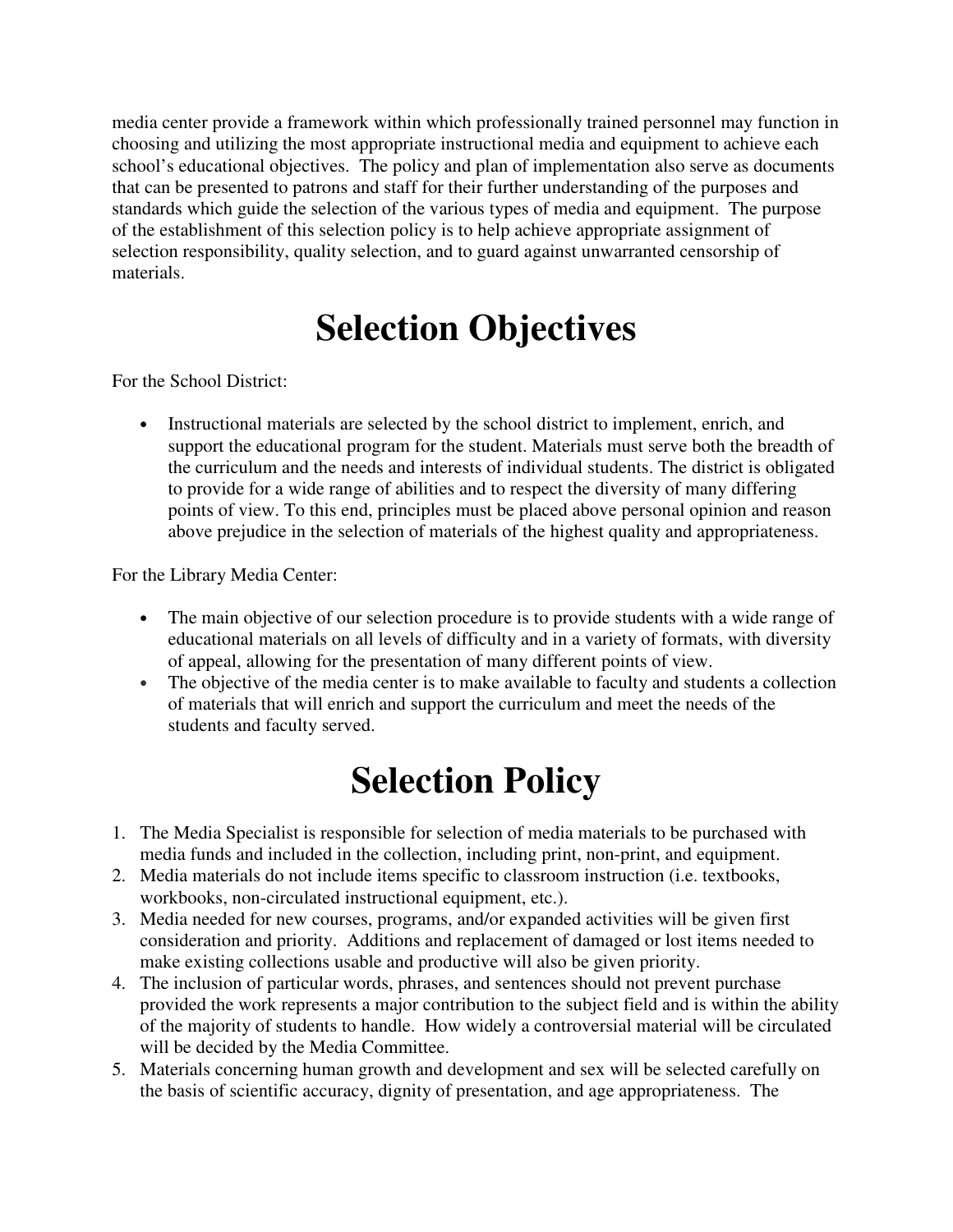materials will be previewed and evaluated by the Media Specialist, School Nurse, Health teacher, and Media Committee. The materials will be added to the collection on the recommendation of those who previewed and evaluated them.

### **Selection Process**

Each school year, the Media Specialist will solicit recommendations for additions to the library/media collection (both fiction and non-fiction and reference) from teachers as well as take into consideration requests from students. After considering all requests, determining how the requested materials would support research projects and curriculum enhancement (GPS), and surveying current library publications and vendor catalogs, the Media Specialist will select materials in accordance with the current library media budget. In order to encourage participation in the selection process by faculty and students, the Media Specialist will do the following:

- 1. Make catalogs available.
- 2. Distribute flyers and brochures of particular interest to members of the faculty for examination and evaluation.
- 3. Provide information on new materials of interest and solicit input via email.
- 4. Display a suggestion box prominently in the media center for students and staff.

### **Selection Criteria**

#### **Non-fiction materials, both print and non-print, will be selected on the basis of the following criteria:**

- 1. Educational significance materials shall support and be consistent with the general educational goals of the school and the objectives contained in the curriculum guide, or list of Georgia Performance Standards, for specific subjects.
- 2. Need and value to the collection.
- 3. Reputations and significance of author and producer.
- 4. Clarity, adequacy, and scope of text or audiovisual presentation.
- 5. Validity, accuracy, objectivity, relevance, and timeliness of text or audiovisual presentation.
- 6. Organization and presentation of contents materials shall meet high standards of quality in factual content and presentation.
- 7. High degree of readability materials shall be appropriate for the subject area and the age, emotional development, ability level, and social development of the students for whom the materials are selected.
- 8. High degree of potential user appeal.
- 9. High artistic quality and/or literary style.
- 10. Quality format physical format and appearance of materials shall be suitable for the intended use.
- 11. Value commensurate with the cost and/or need.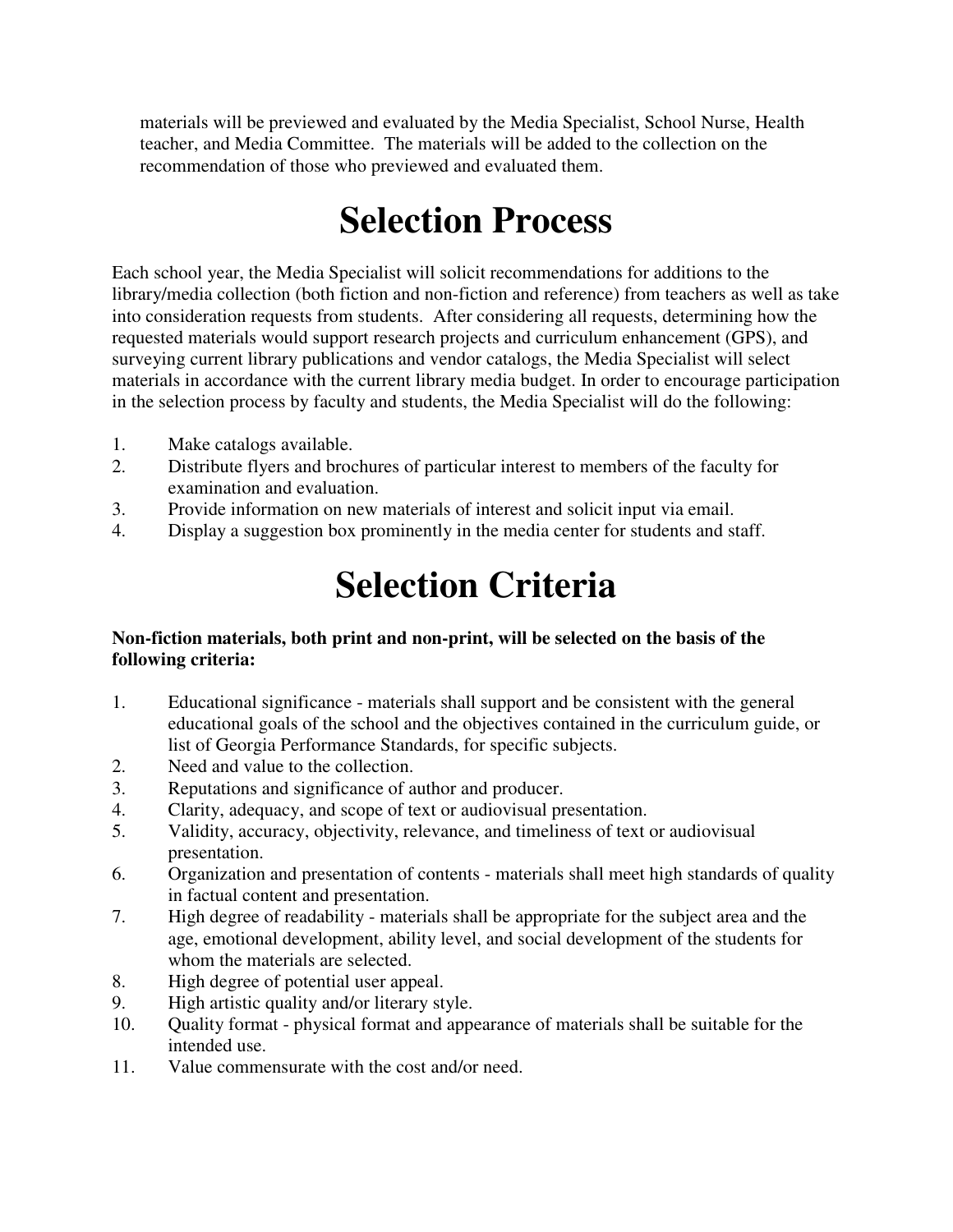12. Materials shall be chosen to foster respect for women and minority and ethnic groups, and shall realistically represent our pluralistic society, along with the roles open to both men and women in today's world.

#### **Fiction materials (print and non-print) will be selected on the basis of the following criteria:**

- 1. Educational significance materials shall support and be consistent with the general educational goals of the school and the objectives contained in the curriculum guide, or list of Georgia Performance Standards, for specific subjects.
- 2. Well-constructed plot
- 3. Worthwhile content
- 4. Significant theme
- 5. Convincing characterization
- 6. Appropriate style
- 7. Quality format
- 8. Appropriate level of maturity
- 9. Range of appeal
- 10. Special need fulfilled
- 11. Quality format physical format and appearance of materials shall be suitable or the intended use.
- 12. Value commensurate with the cost and/or need.

#### **Software will be selected on the basis of the following criteria:**

- 1. Educational significance which supports the objectives of the curriculum
- 2. Need and value to the collection
- 3. Age appropriateness
- 4. Quality format
- 5. Cost
- 6. Degree of "user friendliness"
- 7. High degree of user appeal

#### **Audiovisual equipment will be selected on the basis of the following criteria:**

- 1. Portability
- 2. Ruggedness
- 3. Cost
- 4. Ease of operation
- 5. Performance quality
- 6. Design
- 7. Ease of maintenance and repair
- 8. Reputation and reliability of manufacturer/distributor
- 9. Technological currency

#### **Periodicals will be selected on the basis of the following criteria:**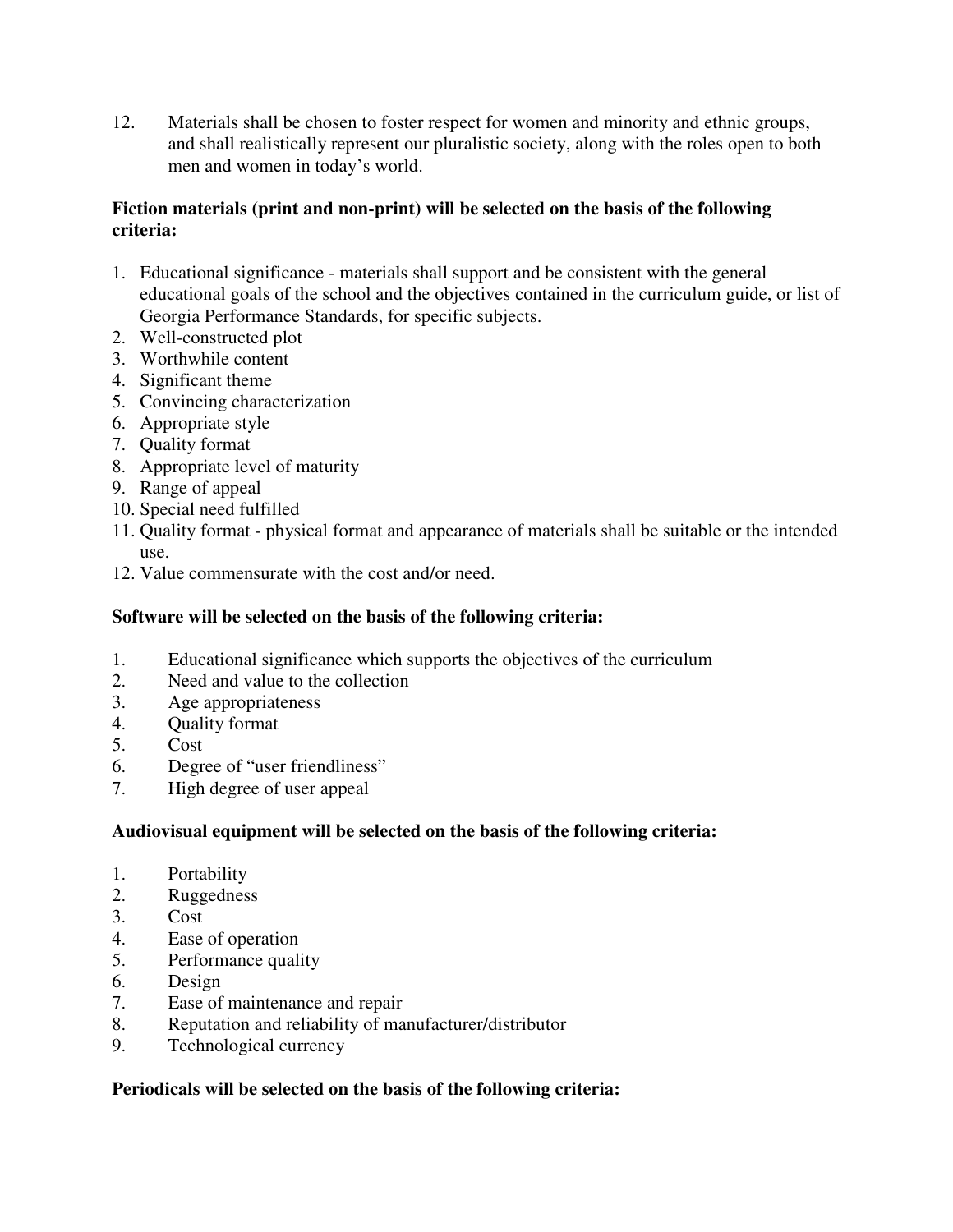- 1. Readability and interest level
- 2. Cost and frequency of the issues
- 3. Availability during school months
- 4. Durability of construction
- 5. Format
- 6. Content
- 7. Advertising

### **Selection Aids**

In selecting materials for purchase in the media center, the Media Specialist will evaluate the existing collection and curriculum needs and will consult reputable, professionally prepared selection aids and other appropriate sources including, but not limited to, other professional librarians, *NovelList, The Book Report*, *Library Talk, School Library Journal*, *Booklist*, and recommended lists provided by book companies.

### **Policy and Procedure for Challenging Materials**

Persons wishing to file a Citizen's Request for Reconsideration of Materials, Media, or Equipment should be directed to the Principal. The Principal will inform the media specialist who will supply the concerned party with a form with instructions to return to the Media Specialist.

Upon receiving a completed form, the Media Specialist will present to the Media Committee. The Media Committee will review the submitted form, read and/or examine the challenged material, review the selection policy of the school, consult reputable, professionally prepared reviews of the material, and listen to the views of all interested persons before reaching a decision. The question to be answered by the committee will be, "Is the material appropriate for its designated audience at this time?"

The committee's final decision will be:

- 1. To remove the challenged material from the total school environment.
- 2. To take no removal action.
- 3. To agree on a limitation of the educational use of the materials.

The decision will be reached through secret ballot.

The Media Committee shall make a decision in a timely manner after receiving the Citizens Request for Reconsideration of Materials, Media or Equipment. A letter will be sent to the complainant and other interested persons outlining the committee's final decision.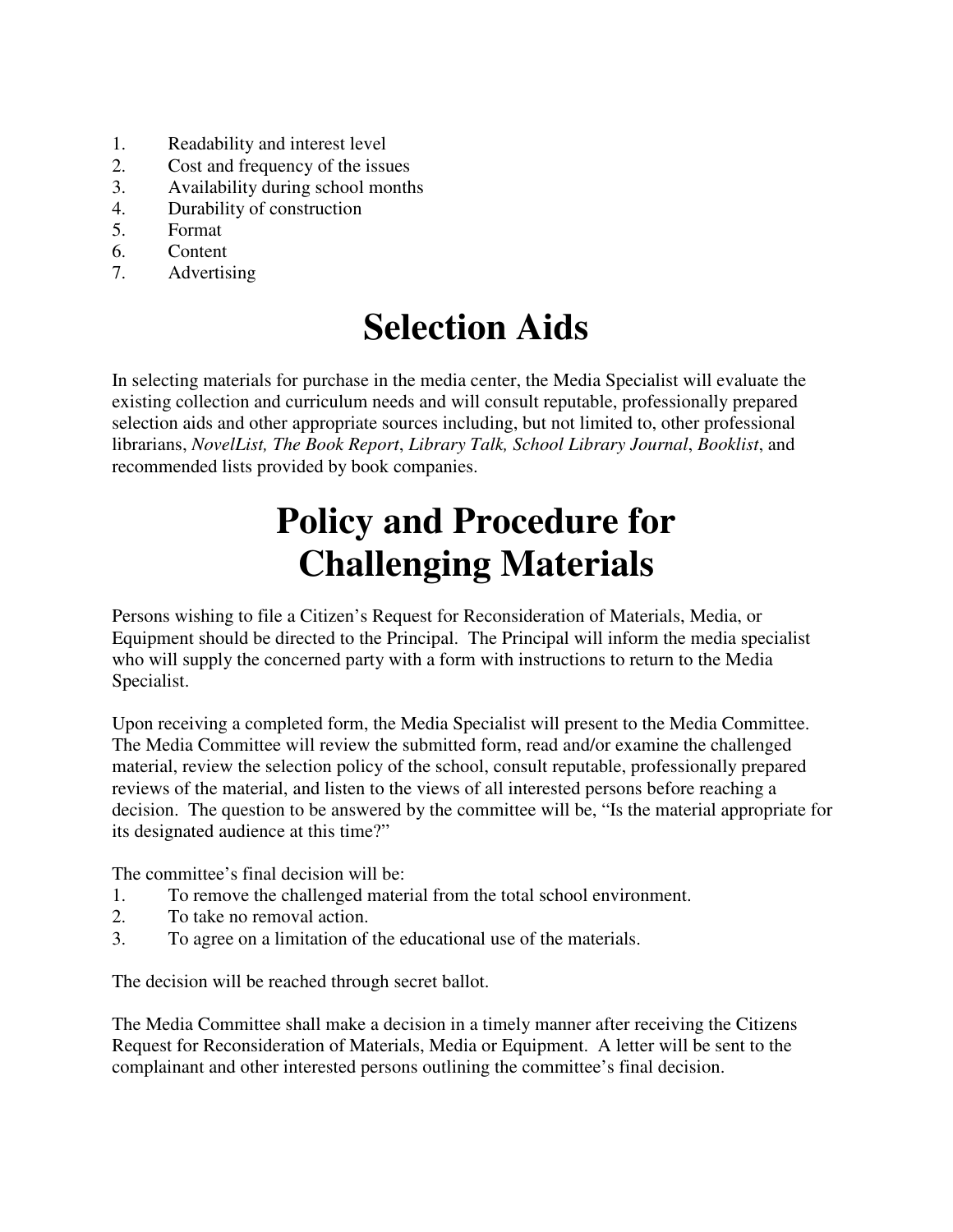If the complainant is not satisfied with the decision of the Media Committee, he/she may request that the matter be placed on the agenda of the next regularly scheduled meeting of the Board of Education.

### **Gifts Policy**

Donations of gifts will be given the same consideration as purchased materials with regard to selection.

### **Utilization of Non-School Owned Materials Policy**

Curriculum resources not purchased by or on the school media centers' inventories or listed in the bibliography of materials for course guides must have prior approval by the school principal at each school before usage in the classroom.

All media resources (i.e. videos) must be used strictly for instructional purposes. An instructional purpose must be written which related to the subject matter being taught. A Request for Video Usage form must be completed and approved prior to showing a video brought from outside sources.

# **Cataloging Policy**

Through use of an automated catalog system and regular database maintenance, the Media Specialist will use *The Anglo-American Cataloging Rules 2nd Revision (or most current edition), Sears List of Subject Headings (current edition.), and the Abridged Dewey Decimal Classification and Relative Index (current edition)* to maintain accurate Level 2 records of the Media Center Library collection.

# **Weeding Policy**

Obsolete materials, such as outmoded books, out-of-date videos, charts, slides, superseded editions, incomplete sets of longer works, broken files of unindexed journals, superfluous duplicates, and worn out or badly marked volumes, should be continuously weeded. No one item should be retained just to meet quantitative standard of "so many per pupil." *The purpose of the school media center is to maintain a meaningful, up-to-date collection that will be used. Therefore, individual items will have to be disposed of when they have outlived their*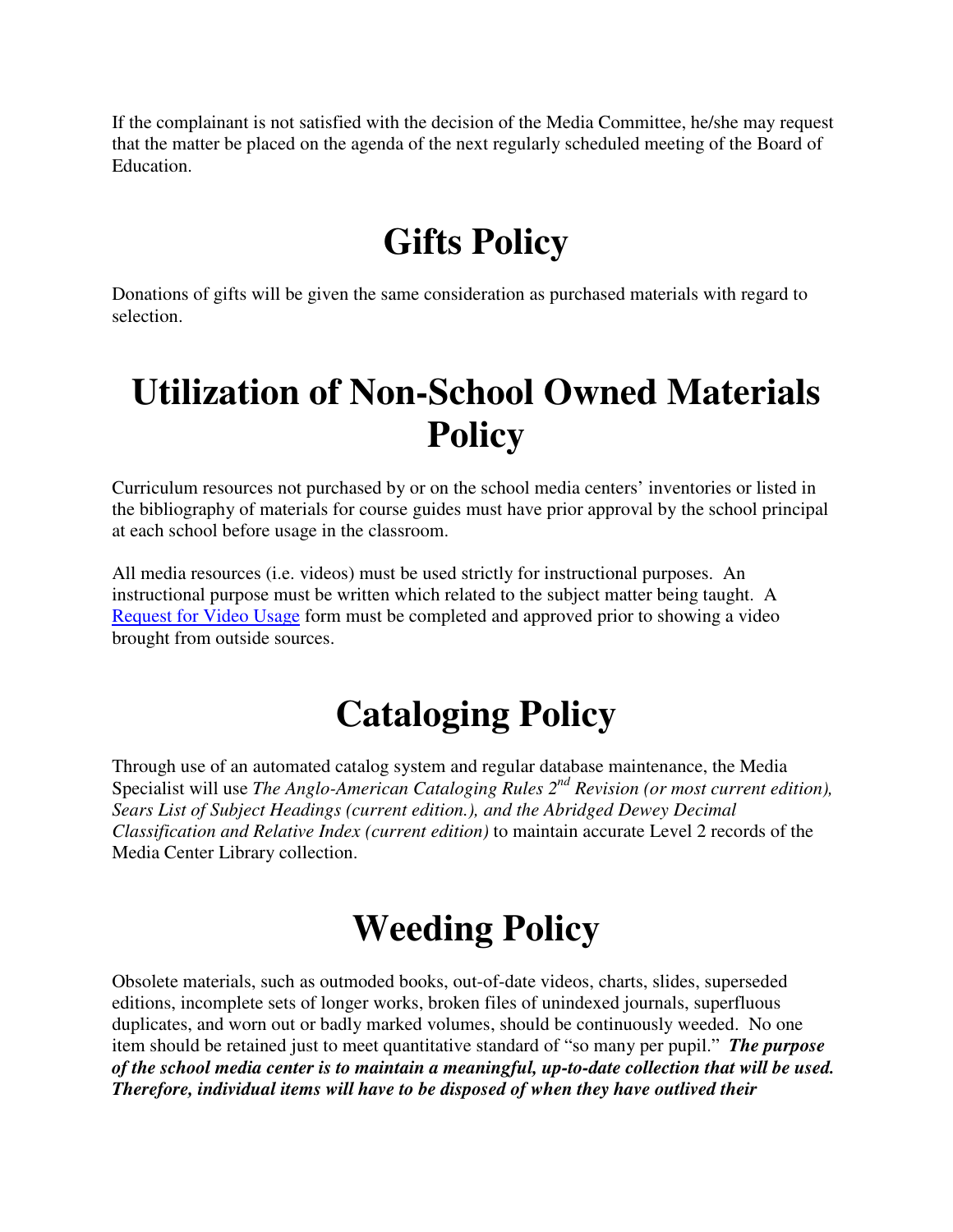#### *usefulness. Refer to Age and Circulation Guidelines (Van Orden, P. J. (). The collection program in schools.*

Any material should be discarded when:

- 1. It is in such worn condition that it cannot be mended or rebound with minimal effort, cost, and time.
- 2. Its content is so out-of-date that it is no longer useful.
- 3. Paper, film, or tape becomes brittle or discolored; disk is damaged or erased.
- 4. Materials have not been used for five years and no longer appear in a standard file.
- 5. Publication date of periodical is older than three (3) years.
- 6. Incomplete sets of books that have no value as individual volumes.
- 7. Materials do not support the curriculum.

Any piece of equipment should be discarded when:

- 1. It becomes obsolete.
- 2. It will cost more to repair than to replace.
- 3. It cannot be repaired.

### **\*Discard Procedure**

- 1. If cataloged, delete record in OPAC.
- 2. Remove all school identification from the material or equipment and stamp with discard stamp or write "discard" on the material or equipment.
- 3. Maintenance Department will dispose of equipment in an acceptable location.

\*For equipment that is not cataloged, record item description, date of disposition, and reason for disposition on Discarded Equipment Form.

# **Reimbursement for Lost or Damaged Instructional Resources Policy**

No local unit of administration shall require any student or parent to purchase any textbook, library book, or media material except in cases where the student damages, loses, or defaces such item either through willful intent or neglect.

The following sanctions will be imposed against a student who fails or refuses to pay for a lost or damaged textbook, library book, or media material at the replacement cost:

(1) Refusal to issue any additional textbooks, library books, or media materials until restitution is made; or

(2) Withholding of all grade cards, diplomas, or certificates of progress until restitution is made.